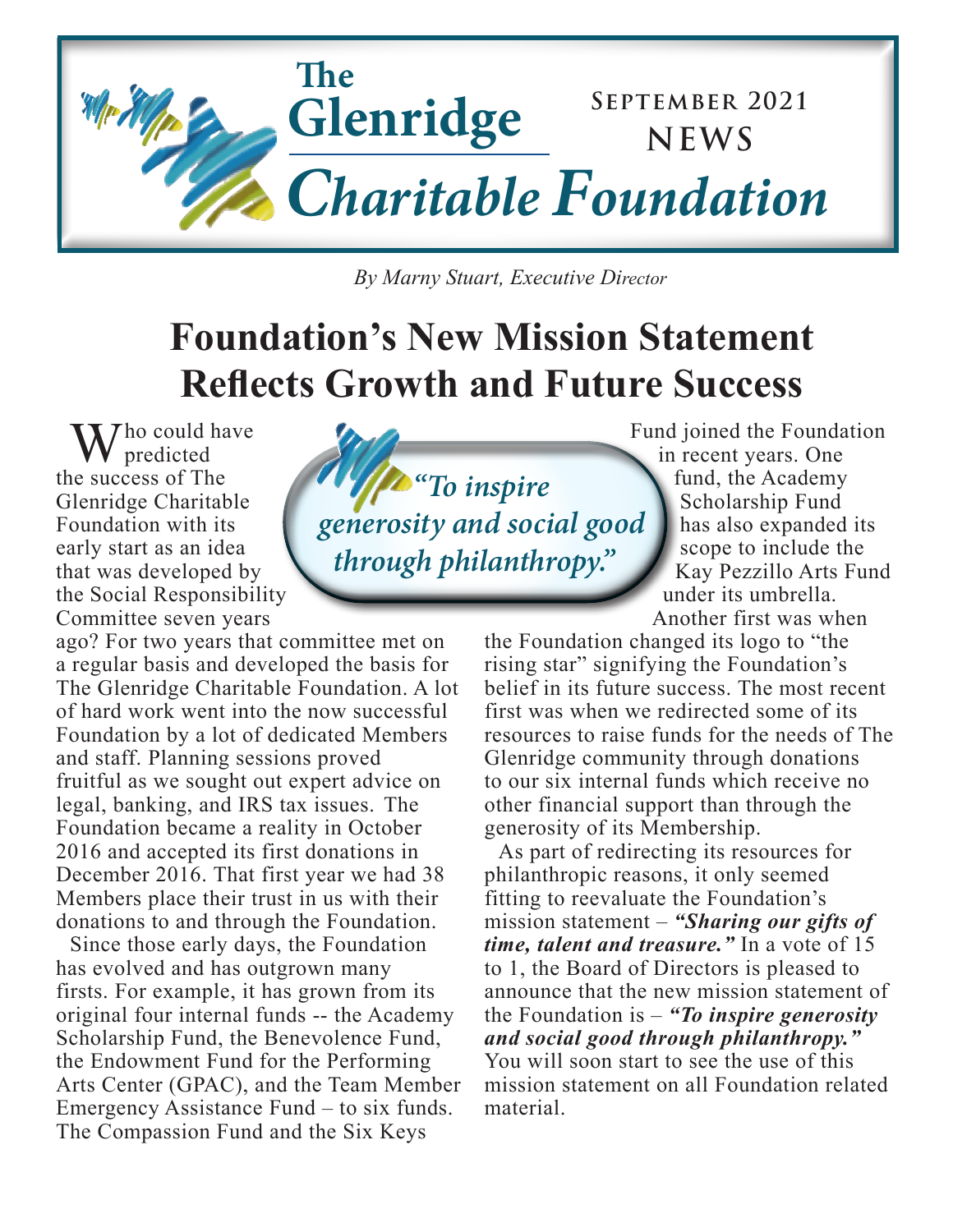Charity Begins at Home

When asked the question, "What makes<br>you want to give to others?", Member Jack Allen did not hesitate to respond. Quite frankly, his answer caught me off guard. He said, **"You can't outgive God!"** 

Jack began his working career at the age of 14 at his neighborhood grocery store, where he continued to work all through high school. When he went to college and then to law school, he worked in a clothing store and spent many years in a retail environment later in his life. From those early days in the neighborhood grocery store and continuing through the years of his formal education, he will tell you that he was mentored by some remarkable businesspeople who taught him the value of being kind, how to treat people with respect, how to develop positive customer service, and how to work out agreeable business solutions. I was not surprised how Jack's young life values and experiences mirrored Glenridge employees' core values — *"I am kind, trustworthy and have a positive attitude!"*

Jack attributes his success in life to his dedication to Christ. He believes that God has had his hand on him his entire life and although Jack may have been a disappointment at times, Christ never abandoned him. Like many of us, Jack has had his share, if not more than his fair share, of life's obstacles to overcome. Thankful for having a higher being in his life and the blessings that come from a relationship with God, he has dedicated his life to giving back by practicing tithing.

It's clear that Jack and his wife, Jody, are looking for ways to express their thankfulness for the goodness and graces they have experienced in their personal lives. It is not a



business transaction for them; it is their inspiration and connection to helping others. They are committed to paying it back or, in some case, paying it forward, to make this world a better place. Jack and Jody believe that God is the source of all their blessings. They just try to demonstrate their gratitude for His care through their philanthropy. *Jack and Jody Allen*

Jack believes we all dream of making this world a better place. We all want a world where there is no poverty, disease, crime, or war. If we want to make this world a better place and if you are fortunate enough to have the financial wherewithal to do so, then donating to various charitable organizations that work to address and eradicate these problems is one solution. Donations do not always have to be in the form of money. One can donate their time by volunteering for causes close to their heart, which is another avenue pursued by Jack and Jody.

During Jack's career, he practiced what he believed. To him, "business is one big practice session" meaning that if you want to be good at something, say playing a musical instrument, or playing the game of golf, or running a business successfully, you must practice … practice … practice. You can only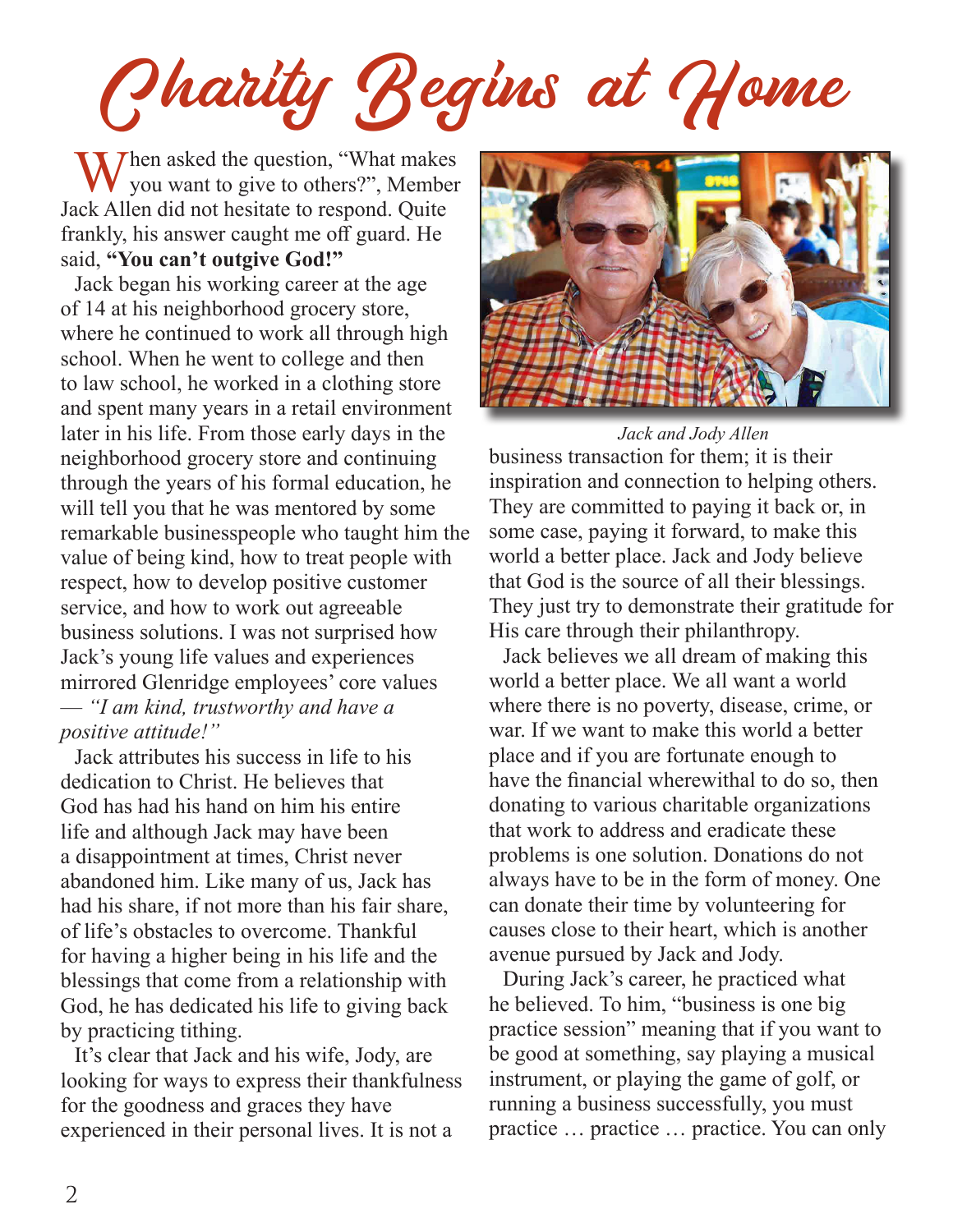be successful in business if you treat your employees well, if you apply all the principles you learned through your formal education, and, more importantly, you incorporate your life experiences into the mixture.

The principles Jack believes in, including tithing, were practiced in his business endeavors as well. By embracing corporate philanthropy into Direct Buy, the company he was Executive Vice President, President, and part owner in for 28 years, tithing became a way of life. The company benefited in many ways. Tithing made it possible for the company to take a portion of its profits and create a Foundation. The company also started a profit-sharing plan for its 350 employees. Direct Buy took a once financially struggling company to an extremely successful one. The company empowered its employees to think and act as business owners, which was an easily identifiable factor in its success as it grew.

Direct Buy also benefited from its business partners' commitment to corporate philanthropy. It led to the company having the reputation of being a good place to work, it

increased employee satisfaction, and instilled the sense that the company really cared about its employees. The result was increased productivity and employee engagement. It helped to create a business family, where the company took care of them when they were sick or had a family emergency.

#### **Life at The Glenridge**

Now, years later, the Allen's live at the Glenridge. When asked why he donated to The Glenridge in support of its internal funds, Jack simply responded, "This is our home. The Glenridge is a kind and good place. We love living here and **that is** *why* **we give here!"**  That says it all.

Jack says, "life is the most precious gift we all have." All life is valued regardless of family struggles, life's challenges, the difficult circumstances we have been through, or one's own deep-seeded fears. He says, "when you dedicate your life to God, families thrive, and religious liberties thrive, and your faith becomes the cornerstone of your life." For Jack and Jody Allen, living their faith is their way of life … lives well lived.

#### **About Jack and Jody Allen**

The Allen's have been married for 61 years and are fortunate to have three sons, 12 grandchildren and five great-grandchildren. Jack grew up in Valparaiso, Indiana, and Jody is from Chattanooga, Tennessee. Jack and Jody both earned BA degrees from Valparaiso University and Jack went on to earn his JD degree there as well.

Jack practiced law for 10 years and was a Judge for nine years before moving to Direct Buy where he spent 28 years, 14 of them as President. Jody's interests took her into the educational field where she taught second grade and high school business classes. In his free time, Jack likes to golf, fish, read, travel, and attend yearly family reunions. Once again, Jody's interests take her in a different direction. She likes to bike, walk, bird watching, read, and travel. She has also volunteered her time at Selby Gardens and the Sarasota Audubon Society.

The Glenridge has benefited from having Jack and Jody Allen as Members these past seven plus years. Their commitment to their beliefs and to The Glenridge family is remarkable. The Glenridge is a better place because of them and their generosity.